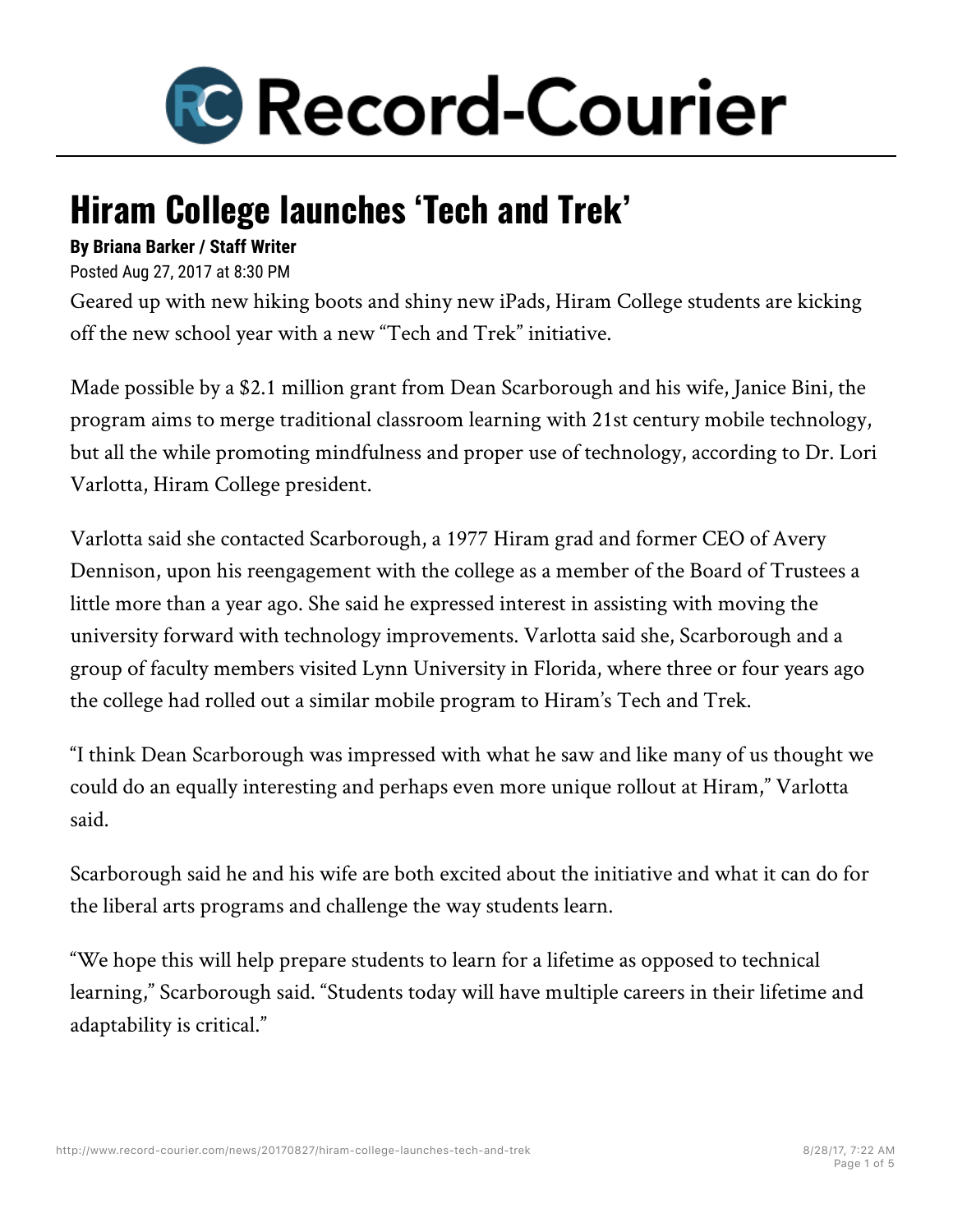He added the Tech and Trek initiative was established to help modernize and navigate today's learning. Bini agreed, saying she would like students to look at the devices with the outlook of "How is is going to enhance my learning today?" not "How is this going to my day easier?"

The program kicked off Sunday as students filled the Kennedy Center at Hiram College to receive an iPad Pro, Apple Pen and a pair Vasque hiking boots before engaging in other activities such as stations set up for students to "bling" their machines, learn about the Tech and Trek experience, discuss mindfulness and generate ideas.

"We believe that Hiram College is positioned better than any other college in the country to be the place where mobile technology meets mindful technology," Varlotta said. "We want our technology to be used in a very mobile environment – outside in field research, as students explore our beautiful historic community, when they travel – so we see our high impact experiential activities as the trek component of the undergraduate journey."

Hiking boots and tablets may not seem an obvious combination to most people but Varlotta said the tools compliment each other to teach students not only with but about technology. She said not only will students use the iPads for class work and projects, but part of the plan is to teach students to when to put down the tablets. Teachers will have "DD" times, which means "Devices Down," and have students meet in different areas without the tablets or even their cell phones.

"We are not working from a platform where more technology is better," Varlotta said. "We are working from a platform that mindful technology is what sets Hiram students and graduates apart from any other students in the country. We are teaching them when to use it, how to use it, to what extent, what are the cultural norms, what are the clinical norms ... that's the piece that seems to be missing in some of the other mobile programs."

She said she feels with all the technology such as cell phones and other devices time without technology is getting lost.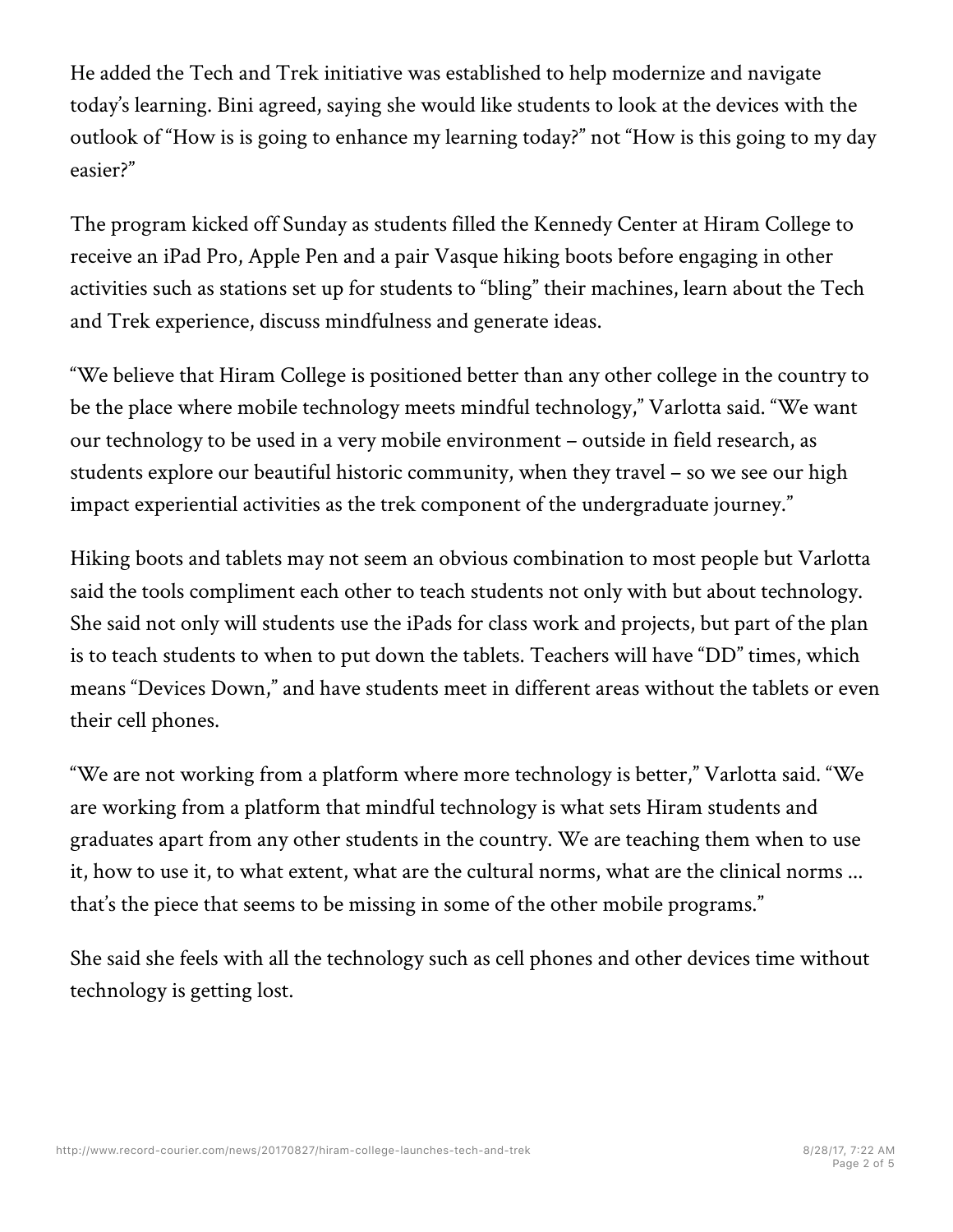"Something as simple as an ice cream social or a conversation with a faculty member for half an hour where we just say this is about the here and now," she said. "It's really important to have an activity that mobilizes lots of folks without technology."

Varlotta said it's with this in mind that administrators are discussing not increasing the wi-fi capacity in the dining hall to compel students to talk with one another.

Bini said she supports the "trek" part of the iniative and feels it's an important part.

"My hope is that all kids will take charge of the technology and not let it dictate learning but open their curiosity," Bini said.

The Vasque hiking boots were made possible by partial corporate gift from Red Wing Shoes plus private donor support to supply students with a sturdy pair of boots for their treks, whether they are on campus, at the field station or studying abroad.

Hiram sophomore William Pinney said students will all be on equal footing when it comes to technology.

"It's really nice for people who can't get computers but to be able to get an iPad like everyone else," Pinney said adding the program will also make classroom discussions easier.

There was a requirement for students to have laptops for classed but it is no longer in place, according to Varlotta.

"It was very problematic students of different financial means were sometimes able to bring in really great computers and laptops that had the bells and whistles necessary for course study and frankly some students had very antiquated machines that could not easily pull up websites and links because they are so slow," Varlotta said. "Now, everybody's starting off on an equal supply field, everyone's electronic supplies are the same and it's really nice."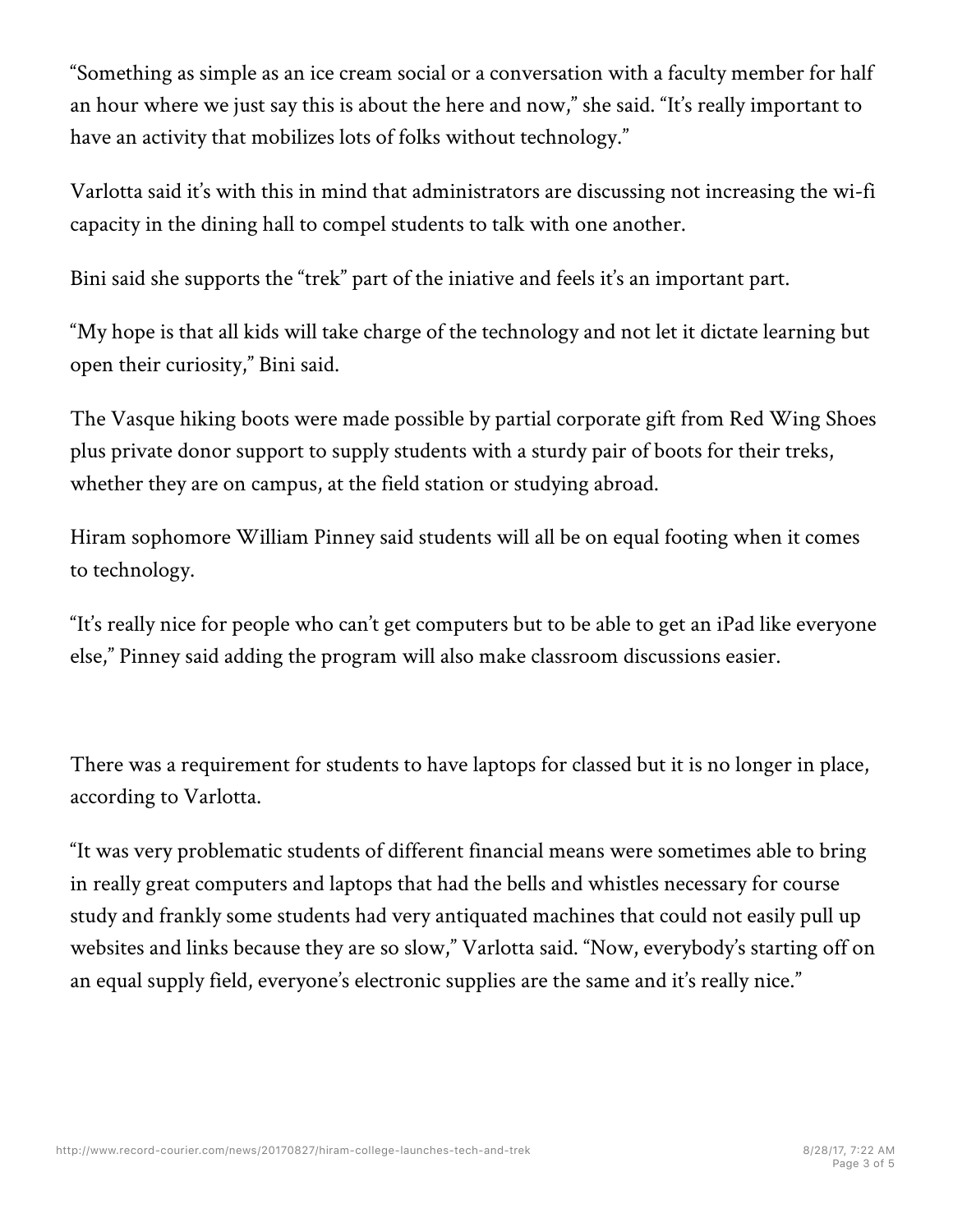Students will also use the devices during classes for testing, class discussions and individual work. Part of the Scarborough-Bini gift funded the placement Apple TVs and large screens in 30 of the campus' classrooms. Programs will enable instructors to see what students are doing on their devices through a classroom management system. There will be no shopping online or scrolling through social media as instructors will see it. Professors will be able to view student's work in text bubbles and may opt to project their work onto the screen. Varlotta said this technology is a game-changer for student identity.

"It's a perfect way to get more introverted students engaged in classroom discussions," she said. "Students who may not raise their hand and say 'call on me' can be recognized and be very much a part of the discussion."

Freshman Mikayla Baldwin said she thinks Tech and Trek is "cool" because she didn't have 1:1 chromebooks like so many high schools do.

Some kinks in the program are still being ironed out, such as how to recall the iPads, as students graduate or exit the university. Varlotta said this is the first year for the program and no fee has been established due to the grant being received, but she said beginning Fall 2018 there will be a technology fee in place. She said if a student wishes to keep his/her iPad beyond upon exit, they may be able to purchase them at a cost to be determined. Varlotta added any information students store will be on the cloud technology so even if they turn the device in, they will still be able to access their portfolios and information well-beyond graduation.

Senior Cheyanna ball, a creative writing major, said she doesn't think the iPad will enhance anything for her at this point.

"I hope it won't affect anything other than I will be using it to type on," Ball said. "I'm not really into Apple products, I am not an artsy person, but I am really excited about my new boots."